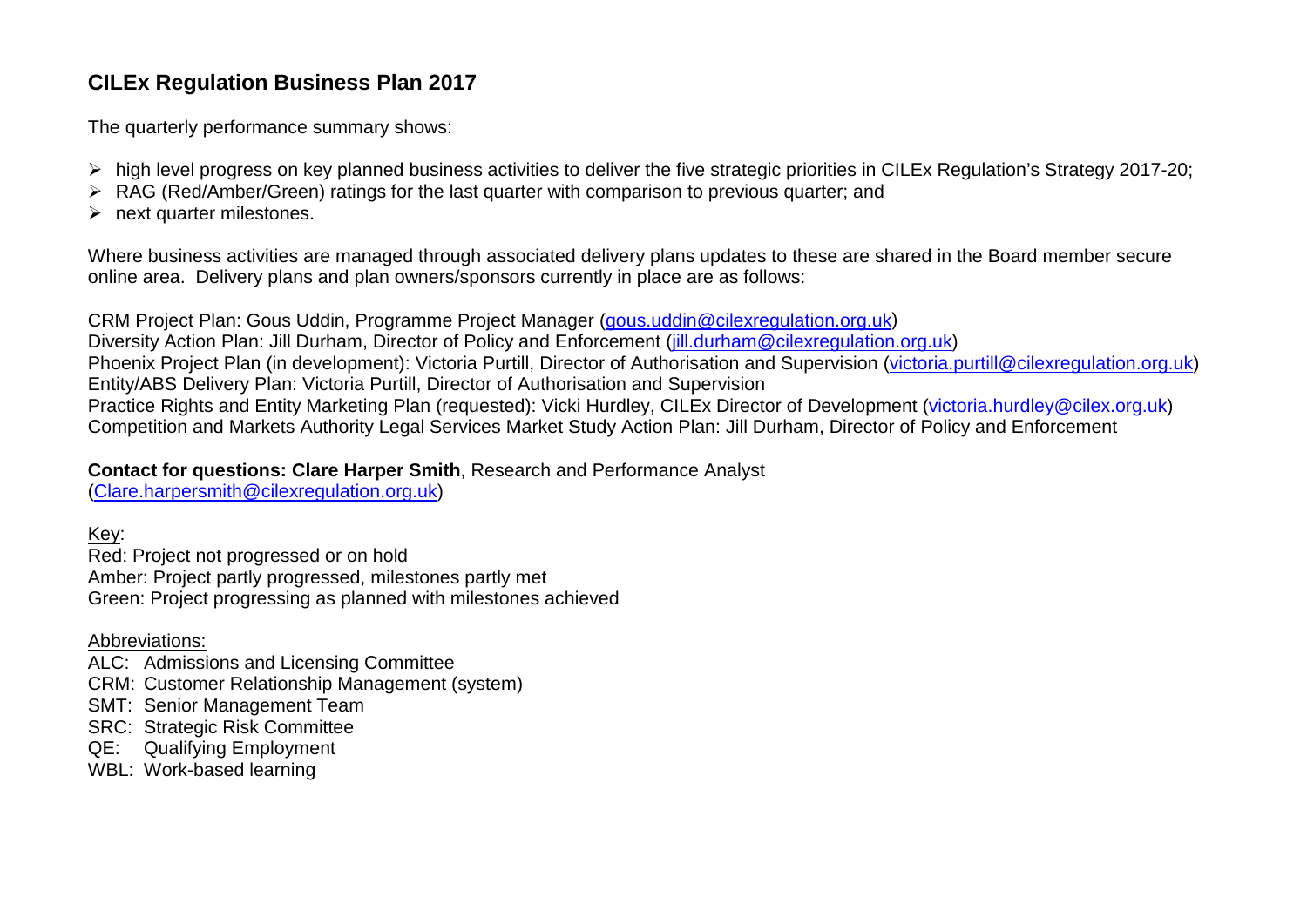| <b>Strategic</b><br><b>Priority</b>                                       | Q <sub>1</sub><br>2017<br>(Jan | <b>Priority project</b>                  | Q2<br>2017<br>(Apr | <b>Progress</b>                                                                                                                                                                                                                                                                                                                                                      |                               | Q3 Milestones 2017<br>(July to September)                                                                                                                                                                                                                                                                                                              | <b>Q4 and 2018</b>                                                                  |
|---------------------------------------------------------------------------|--------------------------------|------------------------------------------|--------------------|----------------------------------------------------------------------------------------------------------------------------------------------------------------------------------------------------------------------------------------------------------------------------------------------------------------------------------------------------------------------|-------------------------------|--------------------------------------------------------------------------------------------------------------------------------------------------------------------------------------------------------------------------------------------------------------------------------------------------------------------------------------------------------|-------------------------------------------------------------------------------------|
|                                                                           | to<br>Mar)                     |                                          | to<br>Jun)         |                                                                                                                                                                                                                                                                                                                                                                      |                               |                                                                                                                                                                                                                                                                                                                                                        |                                                                                     |
| Ensure the needs of the consumer inform all our work                      | A                              | Consumer needs<br>mapping                | G                  | Options scoped for improved<br>$\circ$<br>mapping of analysis of legal<br>services market and consumer<br>needs to regulatory arrangements<br>development programme<br>Improved impact assessment<br>$\circ$<br>methodology in development<br><b>Education standards review</b><br>$\circ$<br>identified as pilot work stream for<br>trialling new impact assessment | $\circ$<br>$\circ$<br>$\circ$ | Implementation of<br>structured approach to<br>use our analysis of<br>consumer developments<br>in relation to regulatory<br>arrangements<br>development<br>Procedures in place for<br>improved mapping of<br>consumer need and<br>expectation across<br>business function<br>More meaningful and<br>better documented<br>impact analysis and<br>review | Embedded<br>function                                                                |
|                                                                           | A                              | Vulnerable Consumer<br>Strategy          | A                  | Staff and Board LSCP training on<br>$\circ$<br>consumer vulnerability completed<br>Identification of need for strategy in<br>$\circ$<br>relation to vulnerable consumers<br>as part of our wider Consumer<br>Strategy                                                                                                                                                | $\circ$<br>$\circ$            | Scoping exercise<br>completed<br>Vulnerable Consumer<br>Strategy developed and<br>documented                                                                                                                                                                                                                                                           | Embedded                                                                            |
| Minimise barriers to entry for<br>practitioners (cost and<br>bureaucracy) | A                              | Risk based supervision of<br>individuals | $\mathsf{A}$       | Scoping and identification of<br>$\circ$<br>development needs for risk matrix<br>for individuals<br>Need for development of targeted<br>$\circ$<br>proactive supervision tools,<br>supplementing CPD and<br>Enforcement                                                                                                                                              | $\circ$<br>$\circ$<br>$\circ$ | Research and develop<br>risk matrix for individuals<br>Align risk matrix with<br>Vulnerable Consumer<br>Strategy<br>Gain advice and<br>guidance from SRC                                                                                                                                                                                               | Q4 proposals<br>developed.<br>2018 matrix<br>agreed by SRC<br>and<br>implementation |
|                                                                           | A                              | QE/WBL assessment<br>online              | G                  | Identification of available<br>$\circ$<br>functionality, supplier options and<br>potential costs<br><b>Engagement with Group IT</b><br>$\circ$<br>services on specification and<br>compatibility with IT infrastructure                                                                                                                                              | $\circ$                       | o Scoping of authorisation<br>processes<br>Identification of options                                                                                                                                                                                                                                                                                   | Q4 selection of<br>preferred<br>supplier                                            |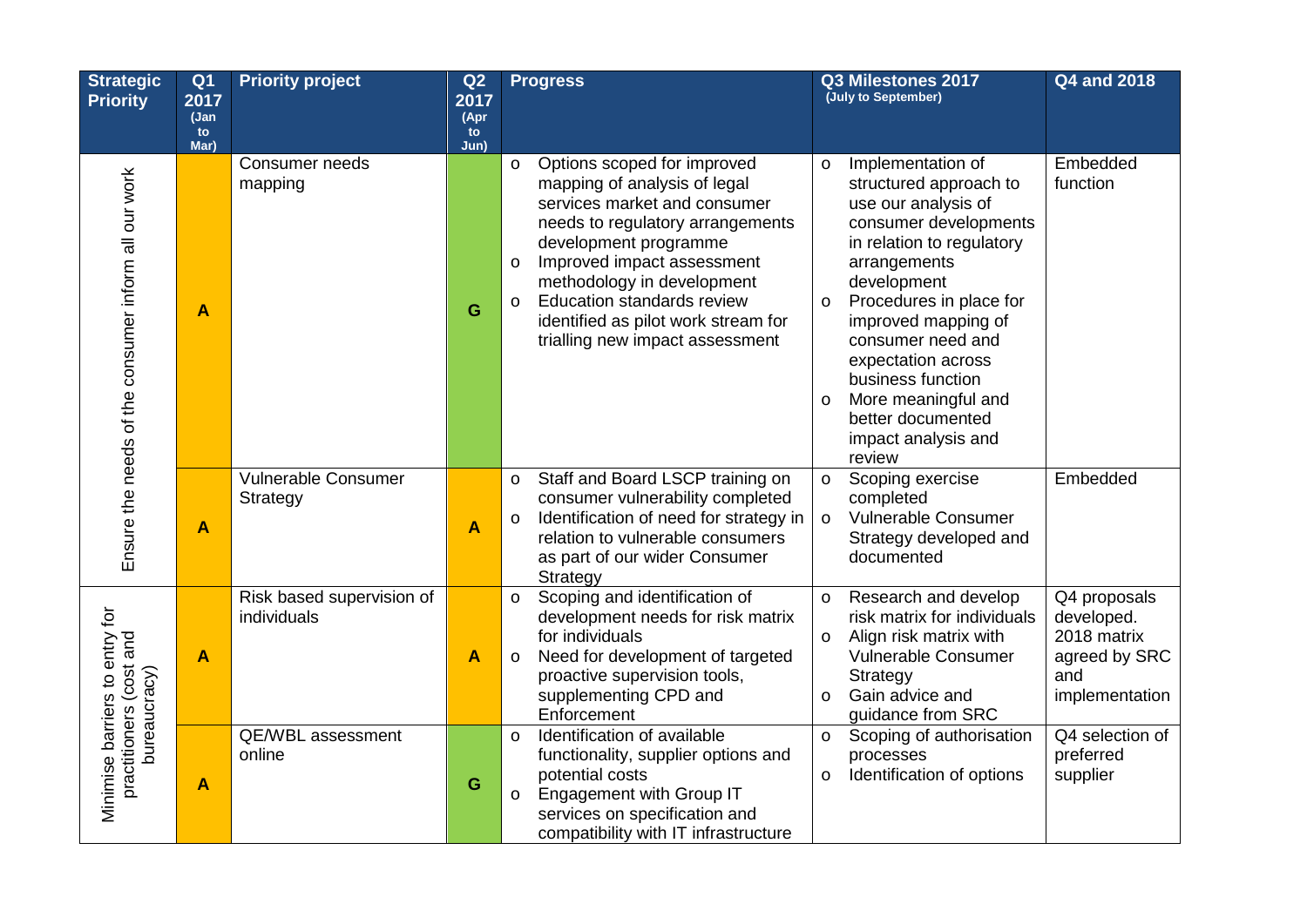| <b>Strategic</b> | Q <sub>1</sub>          | <b>Priority project</b>    | Q2                      | <b>Progress</b>                                                         |                    | Q3 Milestones 2017                                | <b>Q4 and 2018</b>         |
|------------------|-------------------------|----------------------------|-------------------------|-------------------------------------------------------------------------|--------------------|---------------------------------------------------|----------------------------|
| <b>Priority</b>  | 2017                    |                            | 2017                    |                                                                         |                    | (July to September)                               |                            |
|                  | (Jan<br>to              |                            | (Apr<br>to              |                                                                         |                    |                                                   |                            |
|                  | Mar)                    |                            | Jun)                    |                                                                         |                    |                                                   |                            |
|                  |                         | Post transition CPD        |                         | Scoping of need for re-<br>$\circ$                                      | O                  | Consumer impact                                   | Q4 go live,                |
|                  |                         |                            |                         | development of fixed duration                                           |                    | assessment                                        | comms and                  |
|                  |                         |                            |                         | regulatory arrangements which                                           | $\circ$            | Lodge Rule change                                 | implementation             |
|                  | A                       |                            | G                       | supported transition from points to                                     |                    | application with LSB for                          |                            |
|                  |                         |                            |                         | outcomess-based approach<br>Rule changes review and revision<br>$\circ$ |                    | approval                                          |                            |
|                  |                         |                            |                         | under way                                                               |                    |                                                   |                            |
|                  |                         | Entity authorisation lead  |                         | User feedback reviewed<br>$\circ$                                       | $\circ$            | User journey mapping                              | Q4 webpage                 |
|                  |                         | time reduction             |                         | Lead time included in performance<br>$\circ$                            |                    | complete                                          | structure                  |
|                  |                         |                            | G                       | monitoring and reporting                                                |                    |                                                   | changes                    |
|                  | $\blacktriangle$        |                            |                         | CILEx member support/mentoring<br>$\circ$                               |                    |                                                   | identification in          |
|                  |                         |                            |                         | function agreed and implemented                                         |                    |                                                   | collaboration              |
|                  |                         |                            |                         |                                                                         |                    |                                                   | with CILEx                 |
|                  |                         | Anti-competitive practices |                         | Engagement with Council for<br>$\circ$                                  | $\circ$            | Review of opportunities                           | Q <sub>4</sub>             |
|                  |                         |                            |                         | Mortgage Lenders and Building<br>Societies Association on access to     |                    | for lobbying in relation to                       | development of             |
|                  |                         |                            |                         | <b>Lender Panels</b>                                                    |                    | Lender Panel eligibility<br>and run-off cover for | lobbying plan              |
|                  | $\overline{\mathsf{A}}$ |                            | $\overline{\mathsf{A}}$ | Conveyancing entity success in<br>$\circ$                               |                    | those switching                                   |                            |
|                  |                         |                            |                         | accessing selected Lender Panels                                        |                    | regulators                                        |                            |
|                  |                         |                            |                         | Engagement with other entity<br>$\circ$                                 |                    |                                                   |                            |
|                  |                         |                            |                         | regulators on run-off requirements                                      |                    |                                                   |                            |
|                  |                         | New CRM (Group project     |                         | High level spec updated in Q2<br>$\circ$                                | $\circ$            | Complete discovery with                           | <b>CILEx Group</b>         |
|                  |                         | to which we contribute)    |                         | across Group                                                            |                    | next stage suppliers                              | target date for            |
|                  |                         |                            |                         | <b>Dedicated Project Manager</b><br>$\circ$                             | $\circ$            | Request for proposals<br>Best and final offers    | project                    |
|                  |                         |                            |                         | appointed<br>Supplier high level demos<br>$\circ$                       | $\circ$<br>$\circ$ | Contract sign off                                 | completion Feb<br>2019     |
|                  | $\mathbf{A}$            |                            | G                       | evaluated                                                               | $\circ$            | Project delivery start                            |                            |
|                  |                         |                            |                         | Next stage requests for supplier<br>$\circ$                             |                    |                                                   |                            |
|                  |                         |                            |                         | proposals made                                                          |                    |                                                   |                            |
|                  |                         |                            |                         | <b>CRM Project Plan developed and</b><br>$\circ$                        |                    |                                                   |                            |
|                  |                         |                            |                         | shared across Group                                                     |                    |                                                   |                            |
|                  |                         | Performance reporting      |                         | Research and analysis capacity<br>$\circ$                               | $\circ$            | Q2 performance                                    | Embedded.                  |
|                  | $\boldsymbol{A}$        | framework                  | G                       | enhanced by recruitment to                                              |                    | reported to July Board                            | <b>Review after</b>        |
|                  |                         |                            |                         | dedicated analyst role<br>New performance reporting                     | $\circ$            | Increased level of data<br>available              | first year of<br>operation |
|                  |                         |                            |                         | $\circ$                                                                 |                    |                                                   |                            |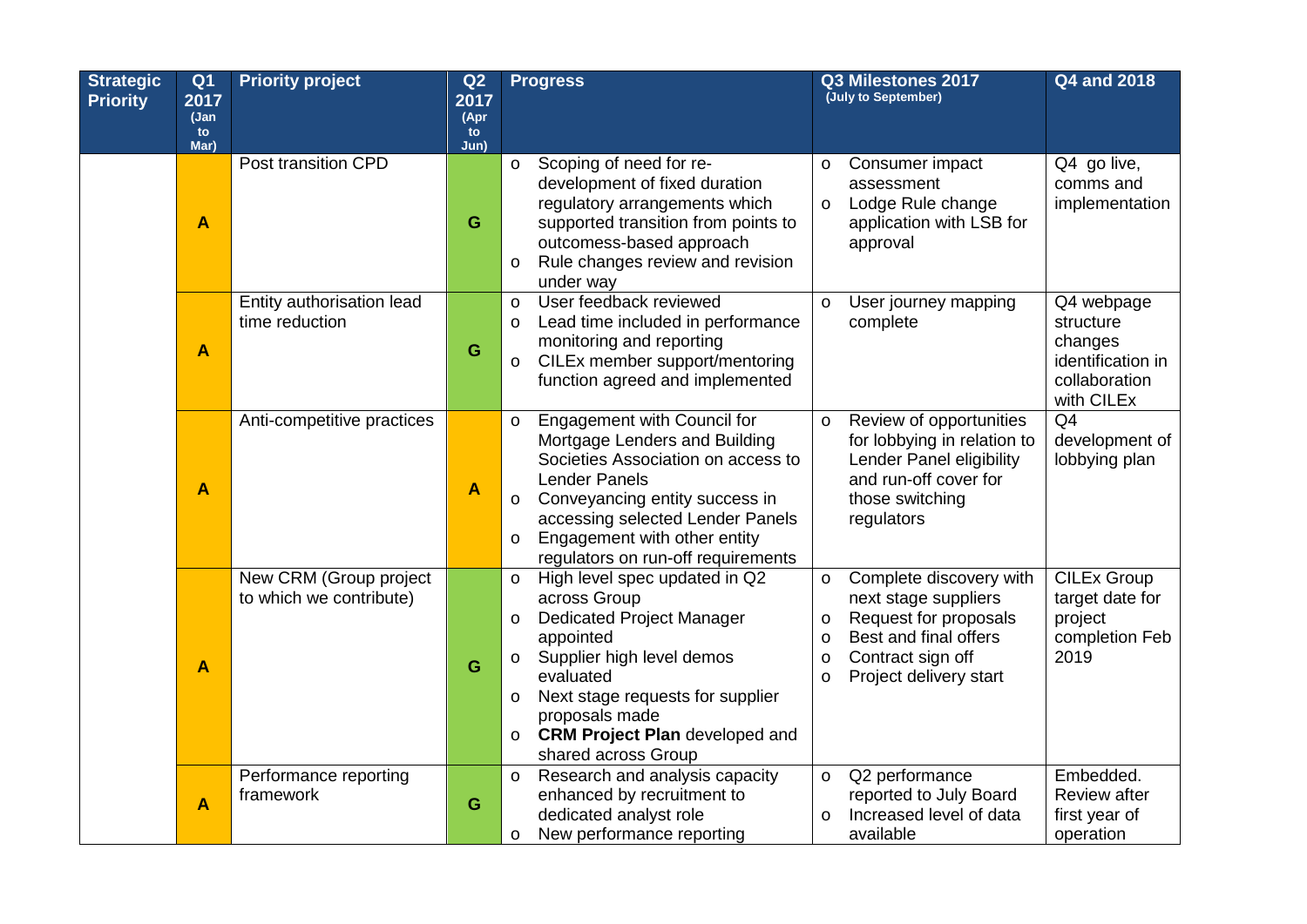| <b>Strategic</b>                              | Q <sub>1</sub>          | <b>Priority project</b>                               | Q <sub>2</sub> | <b>Progress</b>                                                                                                                                                                                                                                                                                                                                 | Q3 Milestones 2017                                                                                                                                                                                                                              | <b>Q4 and 2018</b>                                                                     |
|-----------------------------------------------|-------------------------|-------------------------------------------------------|----------------|-------------------------------------------------------------------------------------------------------------------------------------------------------------------------------------------------------------------------------------------------------------------------------------------------------------------------------------------------|-------------------------------------------------------------------------------------------------------------------------------------------------------------------------------------------------------------------------------------------------|----------------------------------------------------------------------------------------|
| <b>Priority</b>                               | 2017<br>(Jan            |                                                       | 2017<br>(Apr   |                                                                                                                                                                                                                                                                                                                                                 | (July to September)                                                                                                                                                                                                                             |                                                                                        |
|                                               | to                      |                                                       | to             |                                                                                                                                                                                                                                                                                                                                                 |                                                                                                                                                                                                                                                 |                                                                                        |
|                                               | Mar)                    |                                                       | Jun)           | framework designed and<br>introduced from 2017<br>Monthly operational performance<br>$\circ$<br>reporting to managers introduced<br>Quarterly high level reporting to<br>$\circ$<br>Board introduced<br>Unit cost modelling for key<br>$\circ$<br>processes commissioned from<br>Group finance services                                         | <b>Trend analysis</b><br>$\circ$<br>developing and reported<br>New style business plan<br>$\circ$<br>progress reporting<br>added                                                                                                                |                                                                                        |
|                                               | $\boldsymbol{A}$        | <b>Review Non-exec</b><br><b>Contractor Appraisal</b> | G              | Review of current arrangements<br>$\circ$<br>undertaken<br>Options for adding value<br>$\circ$<br>developed<br>Informal consultation undertaken<br>$\circ$<br>with panellists and Clerks                                                                                                                                                        | Dialogue and formal<br>$\circ$<br>consultation with<br>enforcement panellists<br>Options reported to<br>$\circ$<br><b>Board</b>                                                                                                                 | <b>Extend to SRC</b><br>members in<br>2018                                             |
|                                               | $\overline{\mathsf{A}}$ | <b>Revised LSB Diversity</b><br>Guidance              | G              | Revised Guidance requirements<br>$\circ$<br>mapped against current practice<br>Gap analysis completed<br>$\circ$<br><b>Revised Diversity Action Plan</b><br>$\circ$<br>developed and shared with LSB                                                                                                                                            | Agree delivery timelines<br>$\circ$<br>and milestones<br><b>First LSB review</b><br>$\circ$<br>Rationalise diversity<br>$\circ$<br>data collection points                                                                                       |                                                                                        |
| Grow opportunities for CILEx<br>practitioners | $\overline{\mathsf{A}}$ | <b>Educational standards</b><br>review (Phoenix)      | G              | Engagement with CILEx under<br>$\circ$<br>way on strategic planning to align<br>development with review of<br>membership and qualifications<br>structures<br>First Joint Education and Training<br>$\circ$<br>(JET) working group scheduled for<br>30/6/17<br>Outline proposals announced at<br>$\circ$<br>Westminster Policy Forum<br>13/06/17 | o Scope research into<br>future legal services<br>market and consumer<br>needs, to inform<br>development of<br>educational standards<br>Introduce progress<br>$\circ$<br>tracking by JET via<br><b>Phoenix Project Plan</b><br>(in development) | $\overline{Q4}$ Group<br>review of<br>scoping results<br>and<br>commission<br>research |
|                                               | $\boldsymbol{A}$        | Intervention capacity and<br>capability               | G              | Intervention powers gained under<br>$\circ$<br>S69 LSA 2007<br>Development of regulatory<br>$\circ$<br>arrangements, processes,                                                                                                                                                                                                                 | Agree processes and<br>$\circ$<br>procedures                                                                                                                                                                                                    | Q <sub>4</sub><br>implementation                                                       |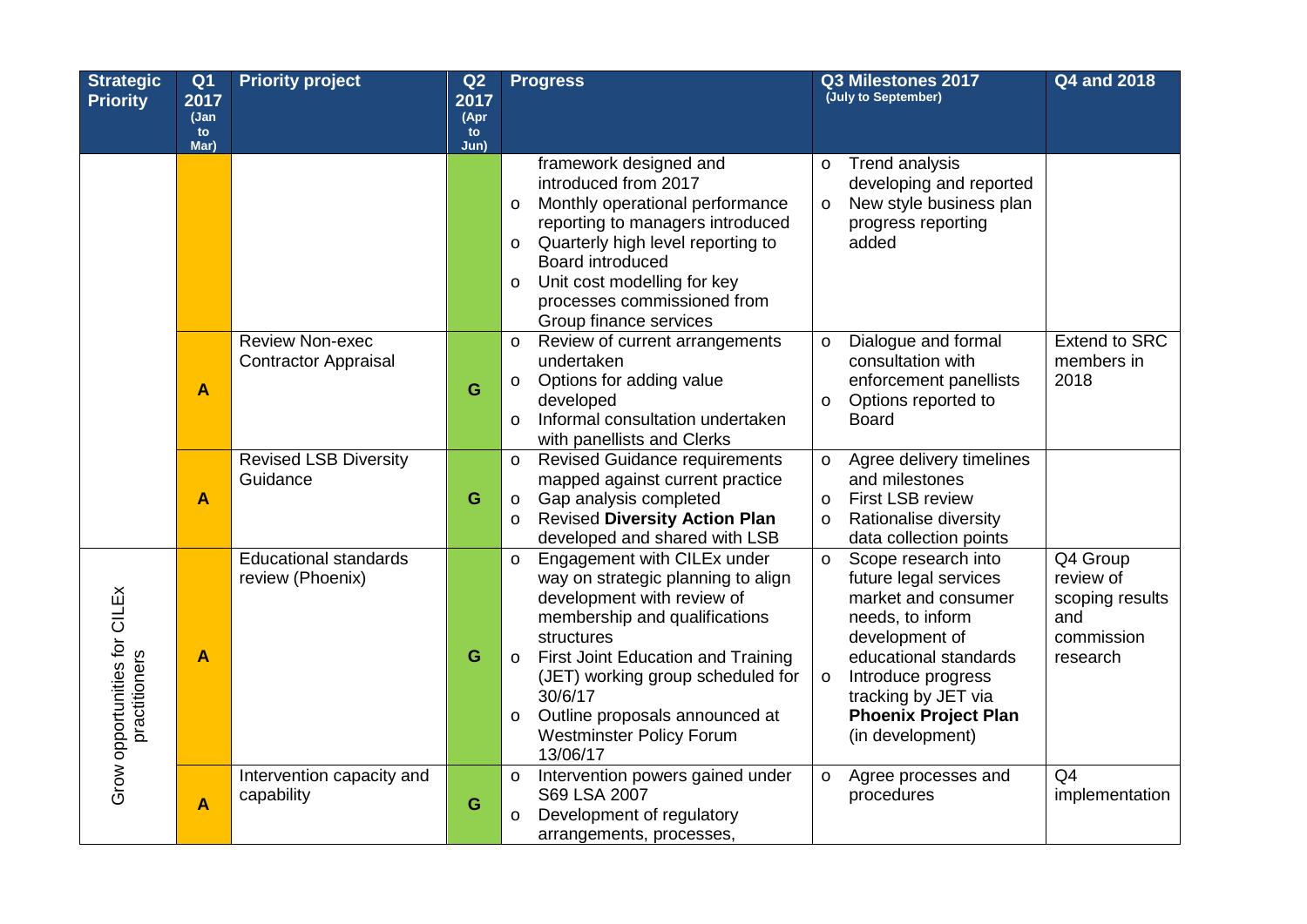| <b>Strategic</b>                                       | Q <sub>1</sub>          | <b>Priority project</b>                                       | Q <sub>2</sub> | <b>Progress</b>                                                                                                                                                                                                                                           | Q3 Milestones 2017<br>(July to September)                                                                                                                                                                                                  | <b>Q4 and 2018</b>                                                                                                 |
|--------------------------------------------------------|-------------------------|---------------------------------------------------------------|----------------|-----------------------------------------------------------------------------------------------------------------------------------------------------------------------------------------------------------------------------------------------------------|--------------------------------------------------------------------------------------------------------------------------------------------------------------------------------------------------------------------------------------------|--------------------------------------------------------------------------------------------------------------------|
| <b>Priority</b>                                        | 2017<br>(Jan            |                                                               | 2017<br>(Apr   |                                                                                                                                                                                                                                                           |                                                                                                                                                                                                                                            |                                                                                                                    |
|                                                        | to<br>Mar)              |                                                               | to<br>Jun)     |                                                                                                                                                                                                                                                           |                                                                                                                                                                                                                                            |                                                                                                                    |
|                                                        |                         |                                                               |                | procedures and template<br>documentation outsourced to<br>preferred supplier<br>Awaiting delivery of work<br>$\circ$<br>commissioned externally                                                                                                           |                                                                                                                                                                                                                                            |                                                                                                                    |
|                                                        | A                       | Forensic investigation<br>capacity and capability             | G              | Scoping under way<br>$\circ$                                                                                                                                                                                                                              | Assessment of business<br>$\circ$<br>need<br>Staff training<br>$\circ$                                                                                                                                                                     | 2018<br>implementation                                                                                             |
|                                                        | $\blacktriangle$        | Development of entity<br>regulation arrangements              | G              | As shown in Entity/ABS delivery<br>$\circ$<br>plan                                                                                                                                                                                                        | As shown in Entity/ABS<br>$\circ$<br>delivery plan                                                                                                                                                                                         | As delivery<br>plan                                                                                                |
|                                                        | $\overline{\mathsf{A}}$ | Gain designation as a<br><b>Licensing Body</b>                | G              | As shown in Entity/ABS delivery<br>$\circ$<br>plan<br>Business case reported to CILEx<br>$\circ$<br>FRSC 07/06/17                                                                                                                                         | As shown in Entity/ABS<br>$\circ$<br>delivery plan<br>Lodge application for<br>$\circ$<br>approval                                                                                                                                         | Monitor<br>progress of<br>application<br>through<br>LSB/MoJ<br>stages in Q4<br>and 2018,<br>implementation<br>2019 |
|                                                        | $\boldsymbol{A}$        | Practice rights and entity<br>regulation growth               | R              | Awaiting receipt from CILEx of a<br>$\circ$<br><b>Practice Rights and Entity</b><br><b>Marketing Delivery Plan</b>                                                                                                                                        | Collaborate with CILEx<br>$\circ$<br>to support proactive<br>delivery of an effective<br>marketing plan with key<br>metrics and milestones<br>Review July & Sep<br>$\circ$<br><b>Board</b><br>Support delivery at exec<br>$\circ$<br>level | Continued<br>collaboration<br>with CILEx and<br>monitoring<br>delivery plan                                        |
| collaboration<br>regulators<br>with other<br>Practical | $\blacktriangle$        | Deliver CMA legal<br>services market study<br>recommendations | G              | Opinion survey of regulated<br>$\circ$<br>entities undertaken<br>Managers' workshop completed<br>$\circ$<br><b>CMA Action Plan lodged with LSB</b><br>$\circ$<br>for review<br>CILEx briefed and informed of<br>$\Omega$<br>regulatory response proposals | Action plan assessed as<br>$\circ$<br>sufficient by LSB and<br>published<br>Consultation on<br>$\circ$<br>transparency of price<br>and service published<br>New cross regulator<br>$\circ$                                                 | Q4 implement<br>action plan,<br>evaluate<br>consultation<br>outcomes,<br>progress<br>collaborative                 |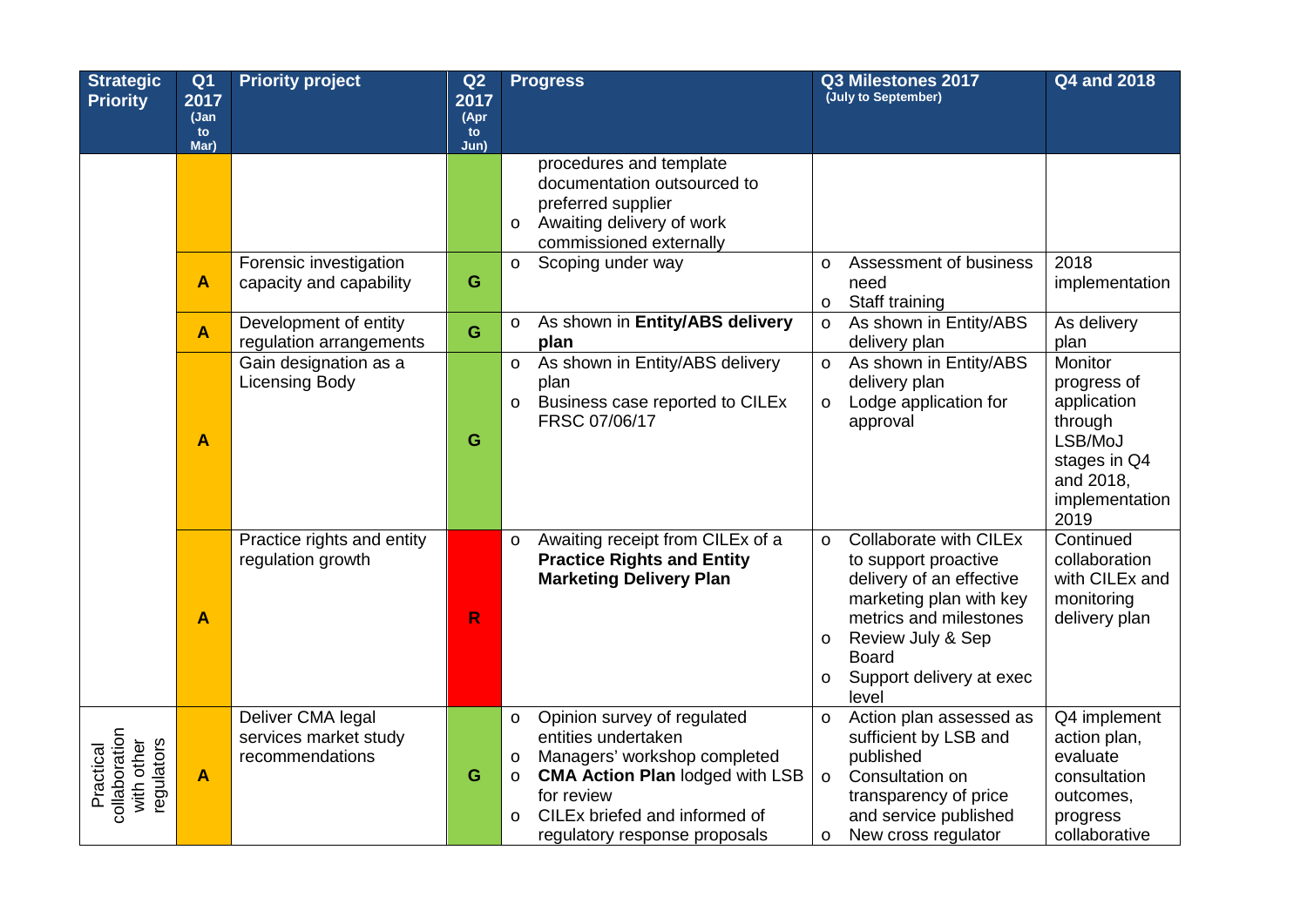| <b>Strategic</b><br><b>Priority</b>                      | Q <sub>1</sub><br>2017 | <b>Priority project</b>                          | Q <sub>2</sub><br>2017 | <b>Progress</b>                                                                                                                                                                                                                                                                                                                                                                                                    | Q3 Milestones 2017<br>(July to September)                                                                                                                                                    | <b>Q4 and 2018</b>                                                |
|----------------------------------------------------------|------------------------|--------------------------------------------------|------------------------|--------------------------------------------------------------------------------------------------------------------------------------------------------------------------------------------------------------------------------------------------------------------------------------------------------------------------------------------------------------------------------------------------------------------|----------------------------------------------------------------------------------------------------------------------------------------------------------------------------------------------|-------------------------------------------------------------------|
|                                                          | (Jan<br>to<br>Mar)     |                                                  | (Apr<br>to<br>Jun)     |                                                                                                                                                                                                                                                                                                                                                                                                                    |                                                                                                                                                                                              |                                                                   |
|                                                          |                        |                                                  |                        | Legal Choices 3 year development<br>$\circ$<br>funding proposals notified to CILEx<br>Cross regulator project on<br>$\circ$<br>regulatory data transparency under<br>way as a preliminary to single<br>digital register project<br>Bi-lateral discussions under way<br>$\circ$<br>with SRA about impact on<br>regulated individuals employed in<br><b>SRA</b> regulated firms                                      | governance and<br>partnership funding<br>arrangements agreed                                                                                                                                 | working                                                           |
|                                                          | A                      | Improve brand awareness                          | G                      | <b>Digital Engagement and Comms</b><br>$\circ$<br>Co-ordinator recruited<br>New multi-media web based<br>$\circ$<br>consumer/member publication<br>launched (Regulation Matters)                                                                                                                                                                                                                                   | Scope and agree Digital<br>$\circ$<br>Engagement and<br><b>Comms Strategy</b><br>Agree metrics<br>$\circ$                                                                                    | Q4 Implement<br>new Strategy                                      |
|                                                          | $\boldsymbol{A}$       | Achieve planned<br>operating costs<br>reductions | G                      | Q2 outturn within budget<br>$\circ$<br>On track to achieve planned 8%<br>$\circ$<br>costs reduction<br>QE/WBL income showing<br>$\circ$<br>improving trend<br><b>Reduction in Board costs</b><br>$\circ$<br>implemented from 1 May                                                                                                                                                                                 | Q3 outturn within budget<br>$\circ$<br>Upward trend on income<br>$\circ$<br>streams (authorisations)<br>Identification of new<br>$\circ$<br>Phoenix linked income<br>streams (authorisation) | Completes<br>31/12/17                                             |
| Address anticipated changes in the operating environment | A                      | 2018 PCF setting                                 | G                      | 2018 provisional fee proposals<br>$\circ$<br>agreed by Board (delegated<br>powers)<br>Consultation under way with CPS<br>$\circ$<br>(AP fee)<br>Provisional fee proposals reported<br>$\circ$<br>to CILEx FRSC for Fellows PCF,<br>Associate Prosecutor PCF,<br>member practice rights top up, non<br>CILEx member PCF, individual<br>authorisation, entity<br>authorisation/renewal,<br>compensation contribution | Board approval of final<br>$\circ$<br>fee 2018 proposals<br>Application for approval<br>O<br>lodged with LSB<br>Approved fees published<br>$\circ$<br>Invoicing under way<br>$\circ$         | PCF 2019<br>budget to be<br>provisionally<br>agreed in Q1<br>2018 |